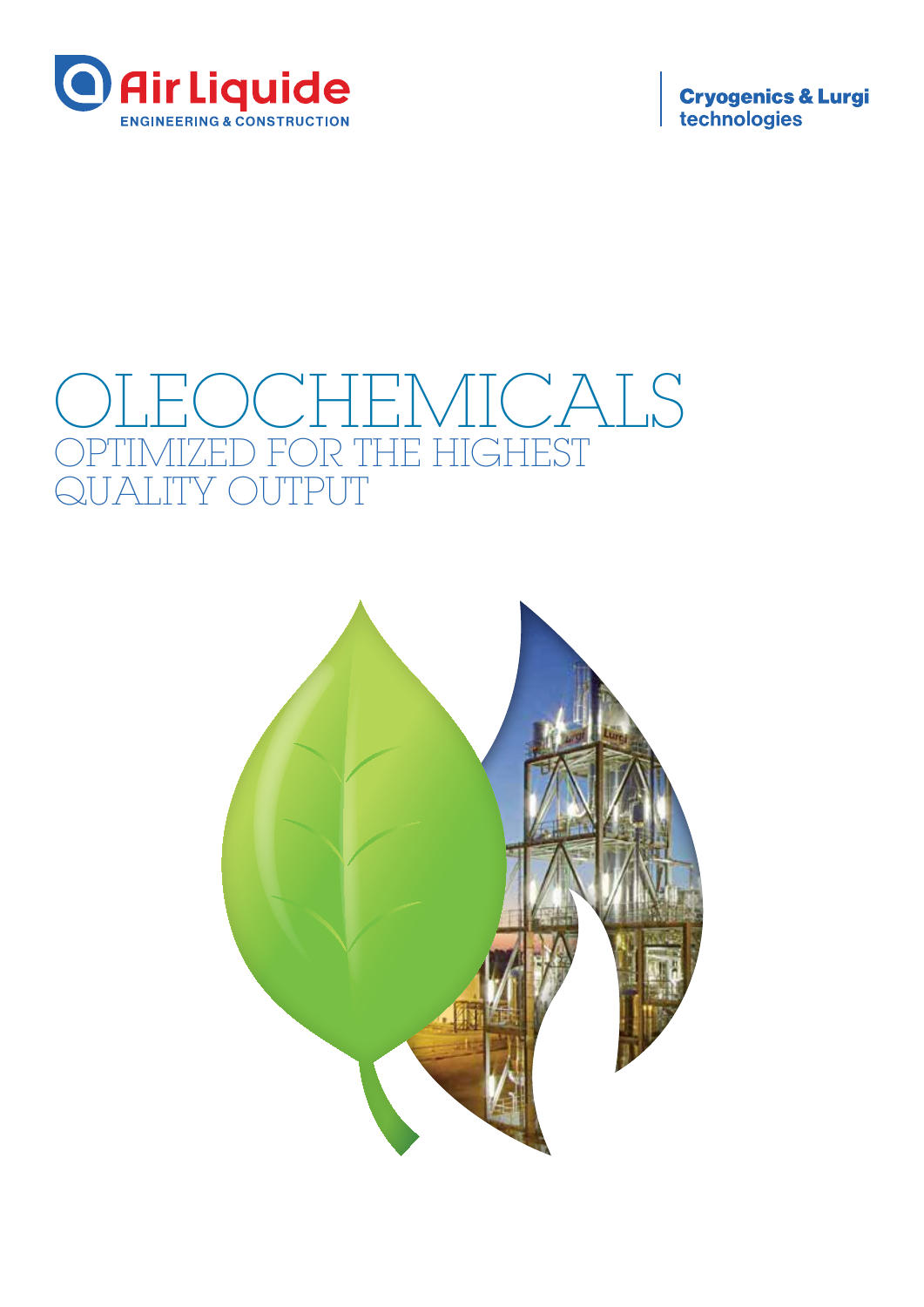## Air Liquide Group

### The world leader in gases, technologies and services for Industry and Health

Air Liquide is present in 80 countries with approximately 65,000 employees and serves more than 3 million customers and patients. Oxygen, nitrogen and hydrogen are essential small molecules for life, matter and energy. They embody Air Liquide's scientific territory and have been at the core of the company's activities since its creation in 1902.

Air Liquide's ambition is to lead its industry, deliver long term performance and contribute to sustainability.

## Air Liquide Engineering & Construction

#### A technology partner of choice

Air Liquide Engineering & Construction builds the Group's production units (mainly air gas separation and hydrogen production units) and provides external customers with efficient, sustainable, customized technology and process solutions.

Our core expertise in industrial gas, energy conversion and gas purification, enables customers to optimize natural resources.

We cover the entire project life-cycle:

license engineering services / proprietary equipment, high-end engineering & design capabilities, project management & execution services. In addition we also offer efficient customer services through our worldwide set-up.

As a technology partner, customers benefit from our research and development to achieve energy transition goals.

### Our full suite of technologies

- Liquefied Natural Gas
- Cryogenics
- Hydrogen
- Syngas
- Petrochemicals
- Natural Gas Treatment
- Sulfur
	- Standard Plants
	- Oleochemicals

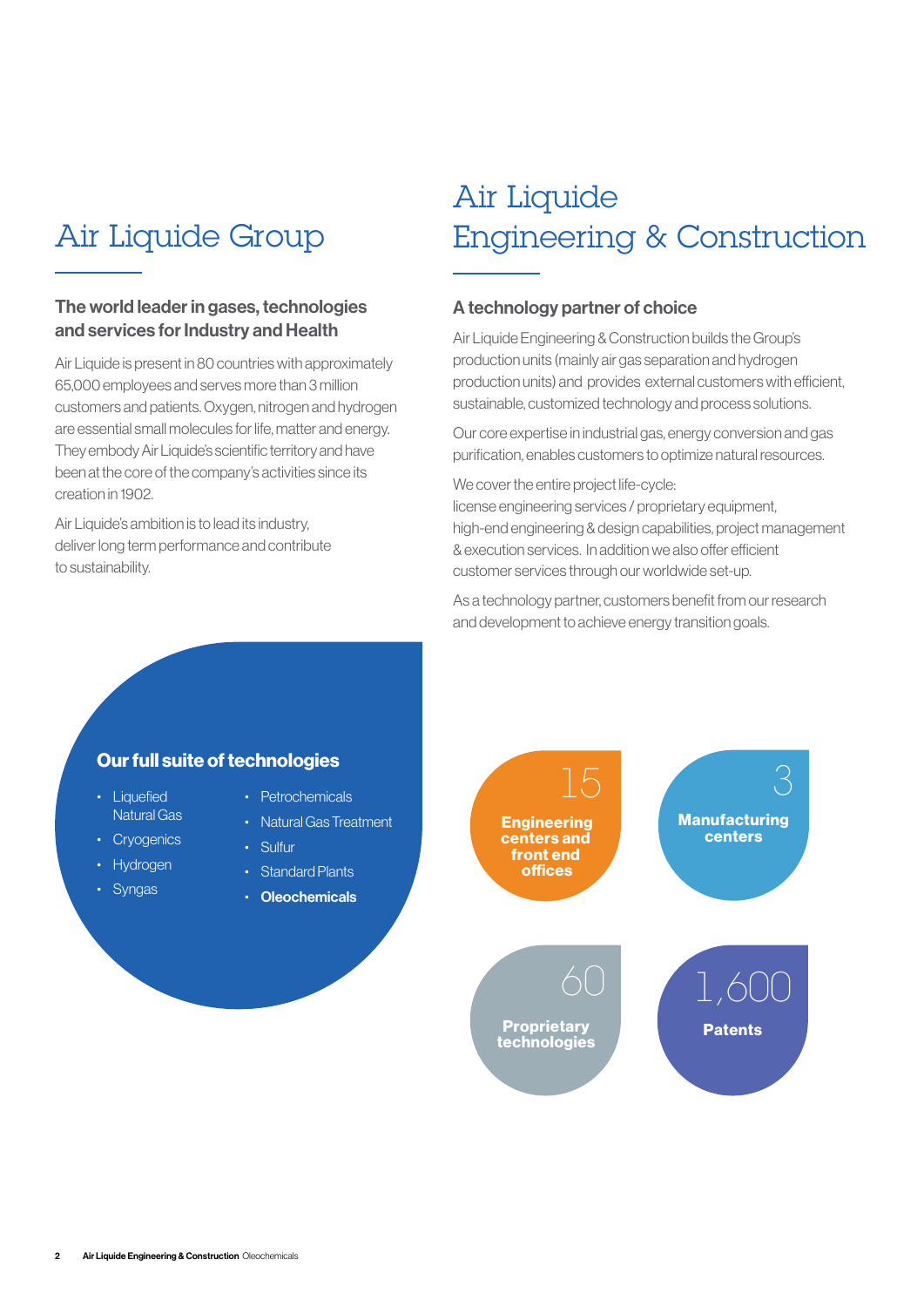# Pioneers in oleochemical technologies

## Innovative design and expert execution

Air Liquide Engineering & Construction is the market leader in serving the world's oleochemical producers with advanced technologies. We design, engineer and manufacture the most reliable, efficient and cost-effective oleochemical plants and process units for the production of fatty acids, glycerin, fatty alcohols, methyl esters and biodiesel.

Our oleochemical portfolio is the outgrowth of decades of advanced Lurgi design and engineering of hydrolytic oil splitting, distillation and fractionation as well as batch and continuous hydrogenation. You can rely on the expertise of our project teams to design, plan and execute your project within the shortest possible time. In addition to providing consistently high quality end products our plants are automated for ease of operation, require little maintenance and are very energy efficient.

We offer complete systems, transforming feedstock into high grade final products and individual equipment units to convert natural oils to high-grade intermediate oleochemicals, including pharmaceutical-grade glycerin, with processes tailored for optimized output:

- Continuous oil splitting
- Glycerin water treatment and evaporation
- Glycerin distillation and bleaching
- Fractionation or distillation of Fats, Fatty Acids, Fatty Alcohols, Methyl Ester, Glycerin to tailored composites or pure fractions
- Hydrogenation (batch and continuous) of fatty acids and methyl esters
- Esterification
- Transesterification
- Hydrogenation of wax esters or methyl esters to fatty alcohols
- Carbonyl conversion
- Methanol recovery and rectification

Produce high quality products and maximize your profits

In 2007, Air Liquide acquired Lurgi Group and with it decades of development in oil and fats processing technologies. This is reflected in our extensive portfolio of proprietary technologies known for their efficiency and reliability.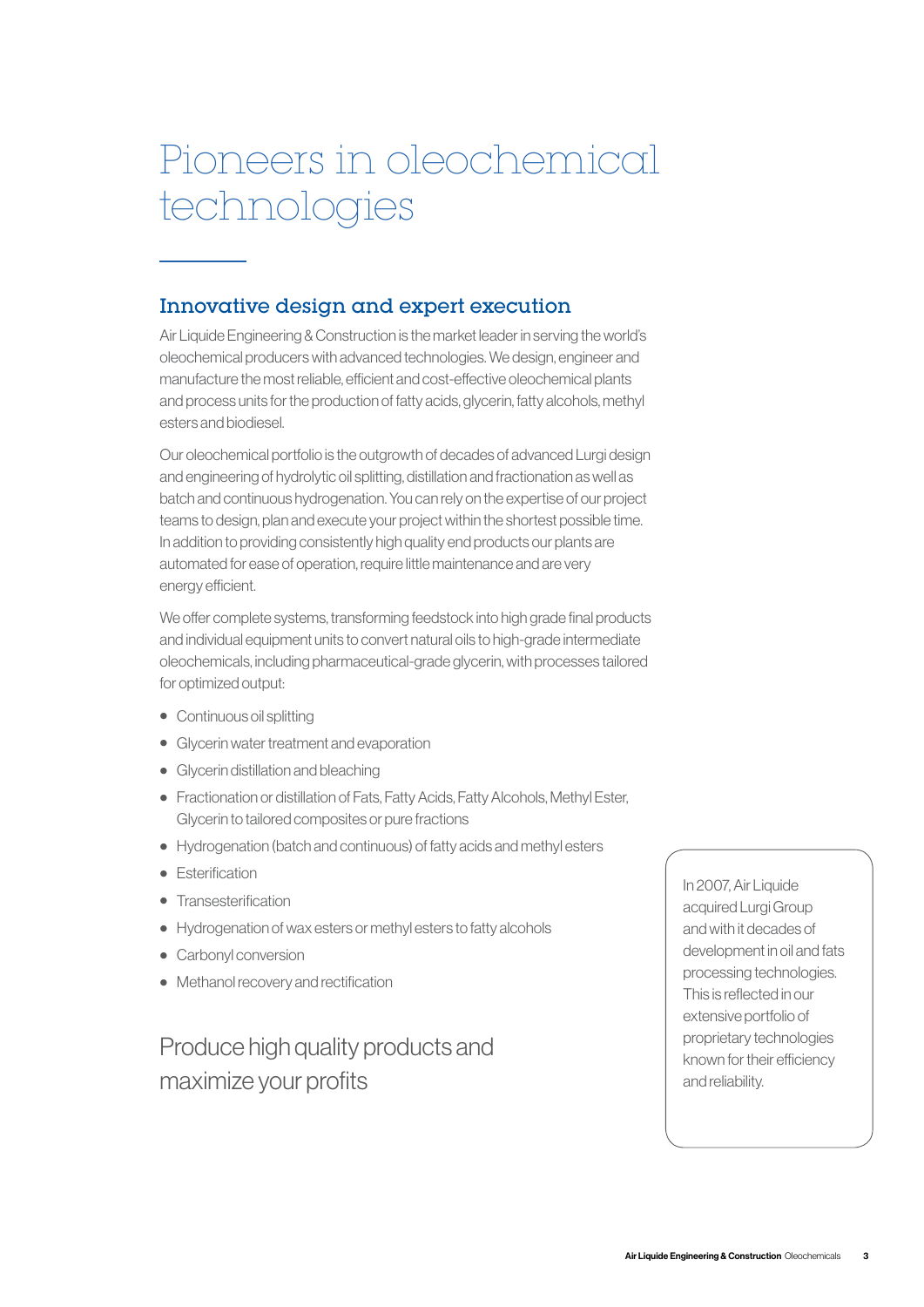### Complete technologies for diverse feedstocks

# Covering every stage of production

### We cover every stage of the processing from natural oils to fatty acids, alcohols and glycerin

Our leading edge technologies provide complete system processing, from seed crushing and oil extraction to oil refining for a wide range of downstream applications. Air Liquide Engineering & Construction oleochemical technologies create value for the food, cosmetics, detergents, surfactants and pharmaceutical industries through our comprehensive offering.

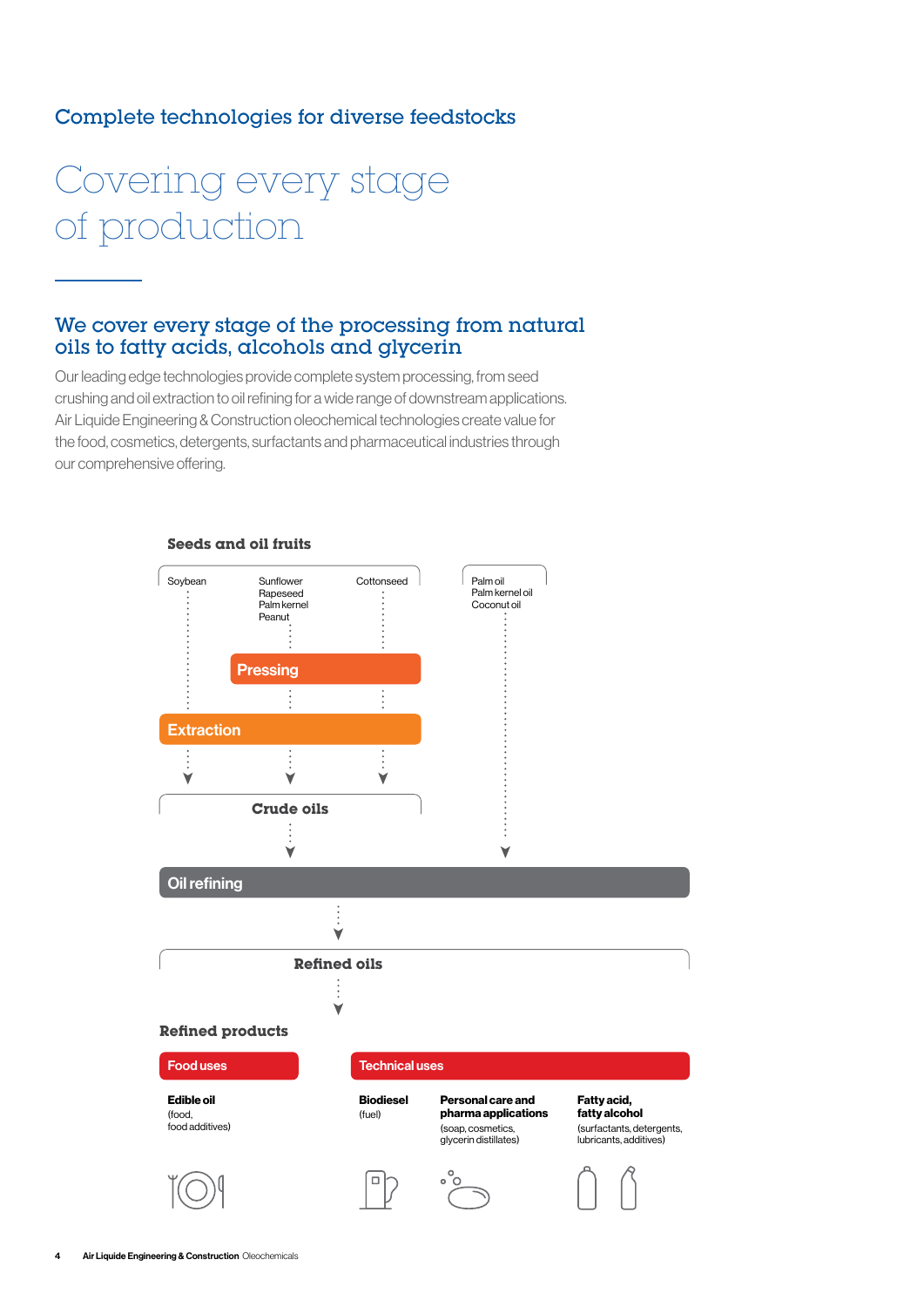

#### **Benefits**



Optimized plant design ensures minimum waste and reduced energy consumption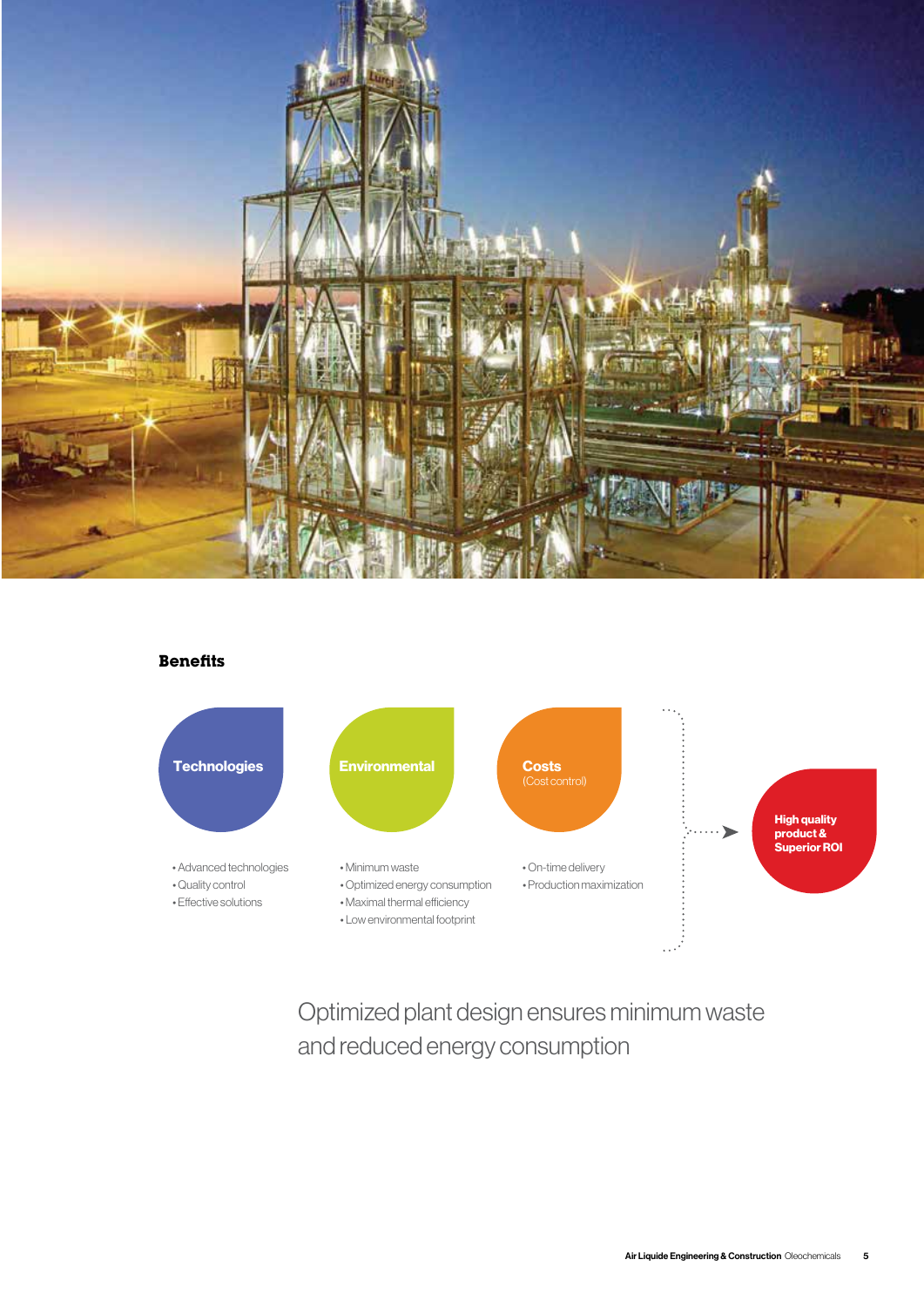# Process steps and technologies

## Oil splitting

Our leadership in this area is based on decades of Lurgi advances in oleochemical science and engineering. Our modern continuous oil splitting process offers excellent raw material yield and reduces residue. A 99% splitting degree is achieved at approximately 55 bar and 250°C in countercurrent flow pattern.

Lurgi plants are designed for maximum thermal efficiency. The use of economizers and recovery of steam generated by flashing of glycerin water reduce energy consumption, lower cost and improve the overall environmental footprint.

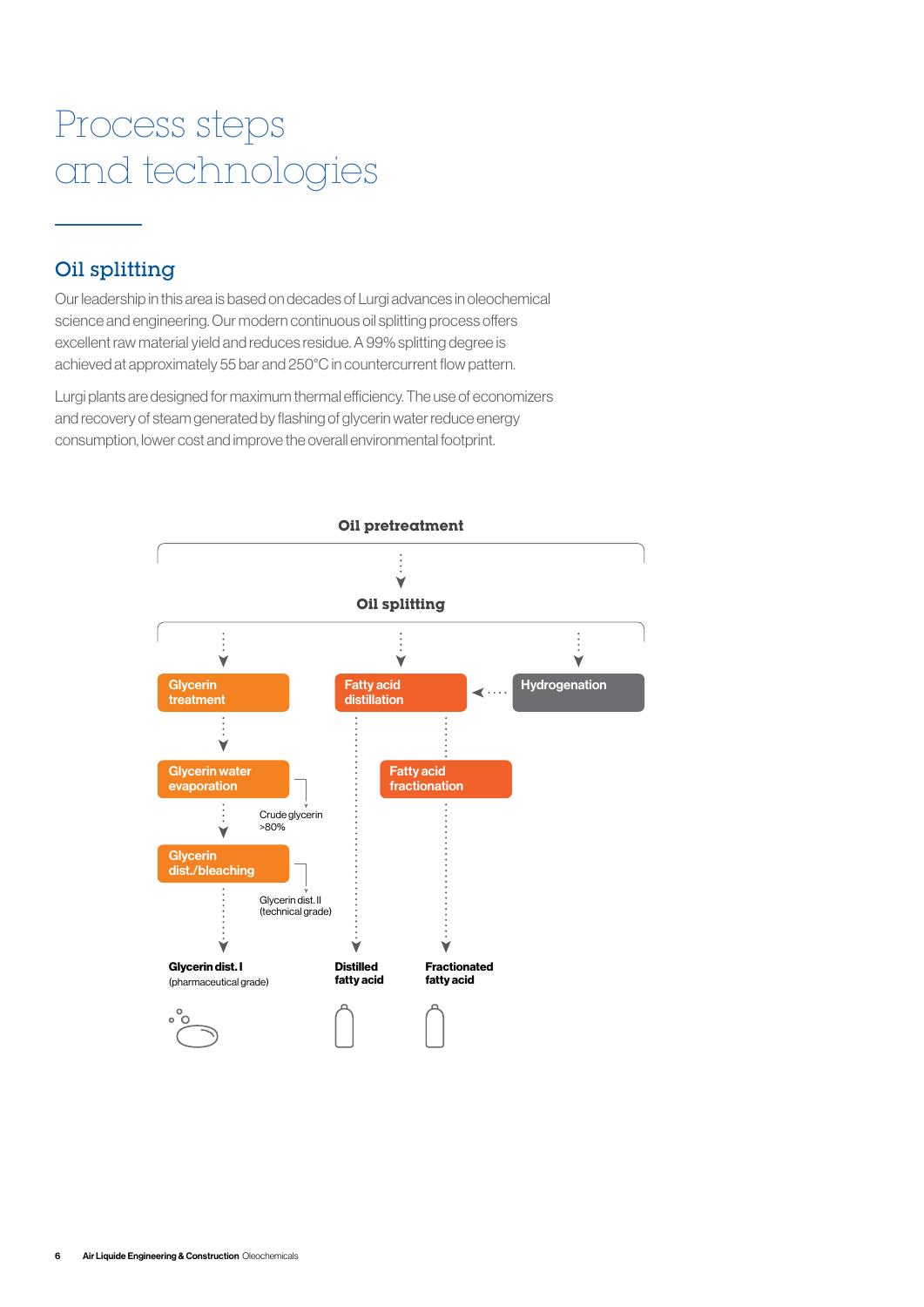

## Distillation and fractionation

Our expertise in low-vacuum processes allowed us to develop high-performance and flexible distillation and fractionation technologies. These can be configured to ensure optimal production of tailored composites or pure fractions perfectly aligned with your needs.

Moderate heating, gentle evaporation of feed materials and product condensation with optimized heat recovery satisfy market demands and ensure odorless, high quality end products.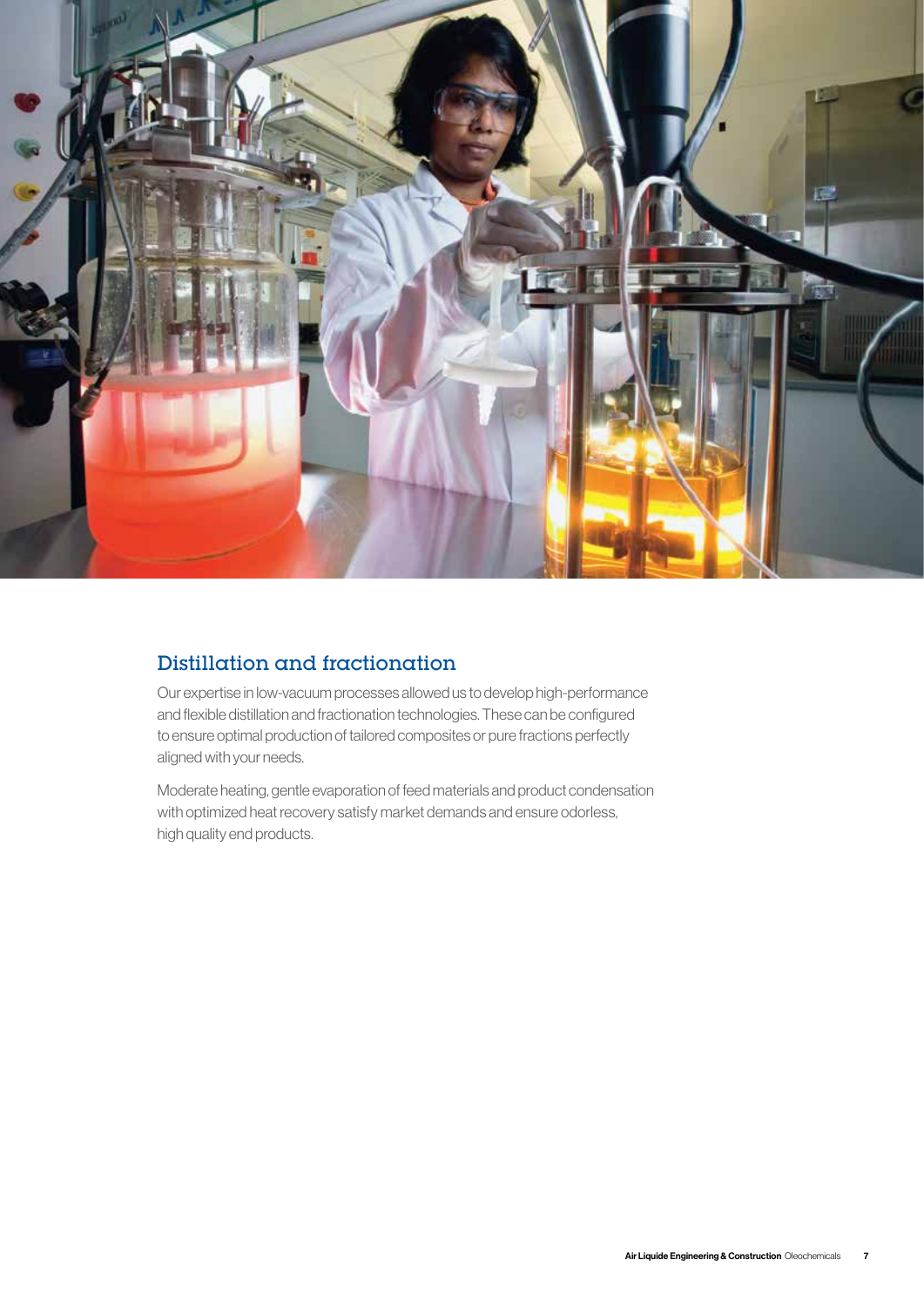## Process steps and technologies



We offer two types of hydrogenation: continuous and batch.

Both hydrogenation systems – batch and continuous plant – achieve targeted saturation of the oleochemical feed. For fully hydrogenated products from larger streams of single type feedstocks, the continous multi-stage plug flow reactor is recommended. Where multiple feed is used in smaller volumes and variable degrees of hydrogenation, the highly efficient loop reactor system will be ideal.

Our expert project teams will assess your current and projected needs in terms of raw material, capacity, space and energy to deliver the right unit for your business.

### Distilled non-hydrogenated products

If your output is sold as bulk liquid after distillation and doesn't require hydrogenation, we can easily accommodate your needs. **Continuous hydrogenation**



#### **Continuous hydrogenation**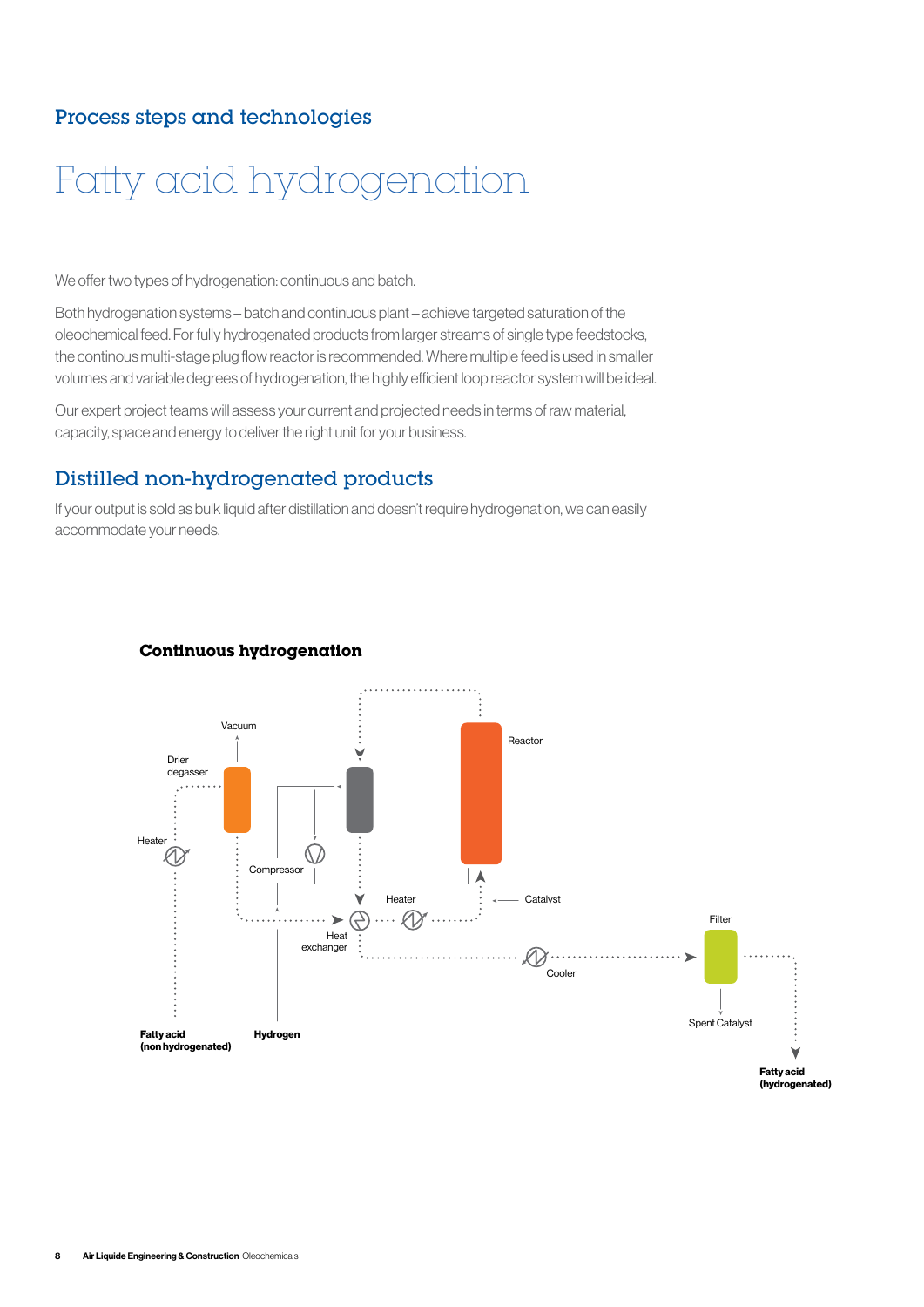# High-purity glycerin

Air Liquide Engineering & Construction's Lurgi technologies optimize the recovery of glycerin from natural oils. Glycerin water from oil splitting or methyl ester production is purified and fed to a continuous multi-stage evaporation unit to produce high quality crude glycerin, which can easily be distilled.

Here too, steam and chemicals consumption are optimized to lower operating cost and reduce environmental impact.

## Glycerin distillation and bleaching

Our technologies deliver superior pharma grade glycerine distillate. This is achieved as glycerin water is distilled and bleached over fixed bed activated carbon reactors. Natural or forced circulation evaporation systems, salt removal through decanter or wiped-film evaporator and design advances in the distillation column allow for purity greater than 99.8% with low energy consumption cost and high yield. The glycerine distillate conforms to or exceeds international pharmaceutical quality control standards.

## Thermal efficiency is a feature of all our processes



### **Glycerin distillation and bleaching**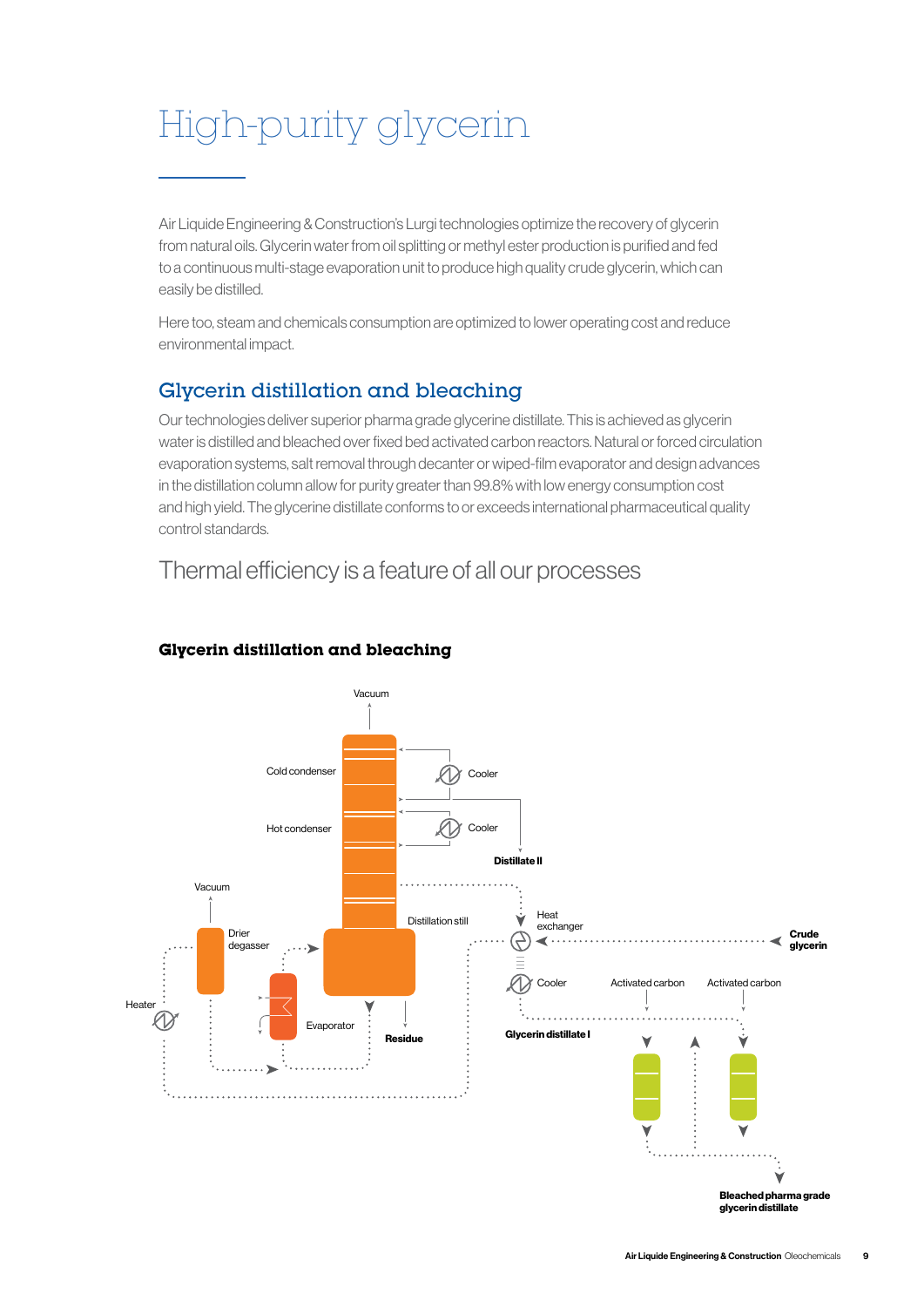## Process steps and technologies

# Fatty alcohol

We have developed two advanced processes for converting oleochemical intermediates into fatty alcohols widely used in detergents and non-ionic surfactants.

### Wax ester route

Distilled fatty acids are esterified with a recycle stream of fatty alcohols without catalyst to wax esters and are then hydrogenated in one or two bed fixed reactors over a copper catalyst to fatty alcohols. Our innovation, the LP3 Process, allows for a reduction of operating pressure from 250 barg to a mere 70 barg for reduced investment and operating costs.

### Methyl ester route

One or two fixed bed reactors are also used in this process over a copper catalyst at either 250 barg or using the LP3-Process. The methanol derived from methylester during hydrogenation can be recycled upstream into the transesterification generating feed methylesters.

Given the diversity of the market, we offer two technologies and can advise you on how best to integrate one or the other into your production seamlessly.

## Breakthrough innovation readily available

**Our newly developed LP3** is highly innovative process for the production of fatty oil

• Liquid Phase

LP3 keeps the feedstream in liquid state, facilitating trickle-bed conversion of feedstock in fixed-bed reactors. This allows for production of long chain fatty alcohols and reduces creation of impurities.

• Low Pressure

Performed at comparatively low pressure, LP3 reduces energy use and equipment design pressures keeping total cost of ownership down. • Long Performance

A lead/lag double reactor system allows seamless catalyst changeovers allowing reactors to run continuously for extended periods. This facilitates improved and more efficient catalyst use lowering costs and creating more profitable lifecycles.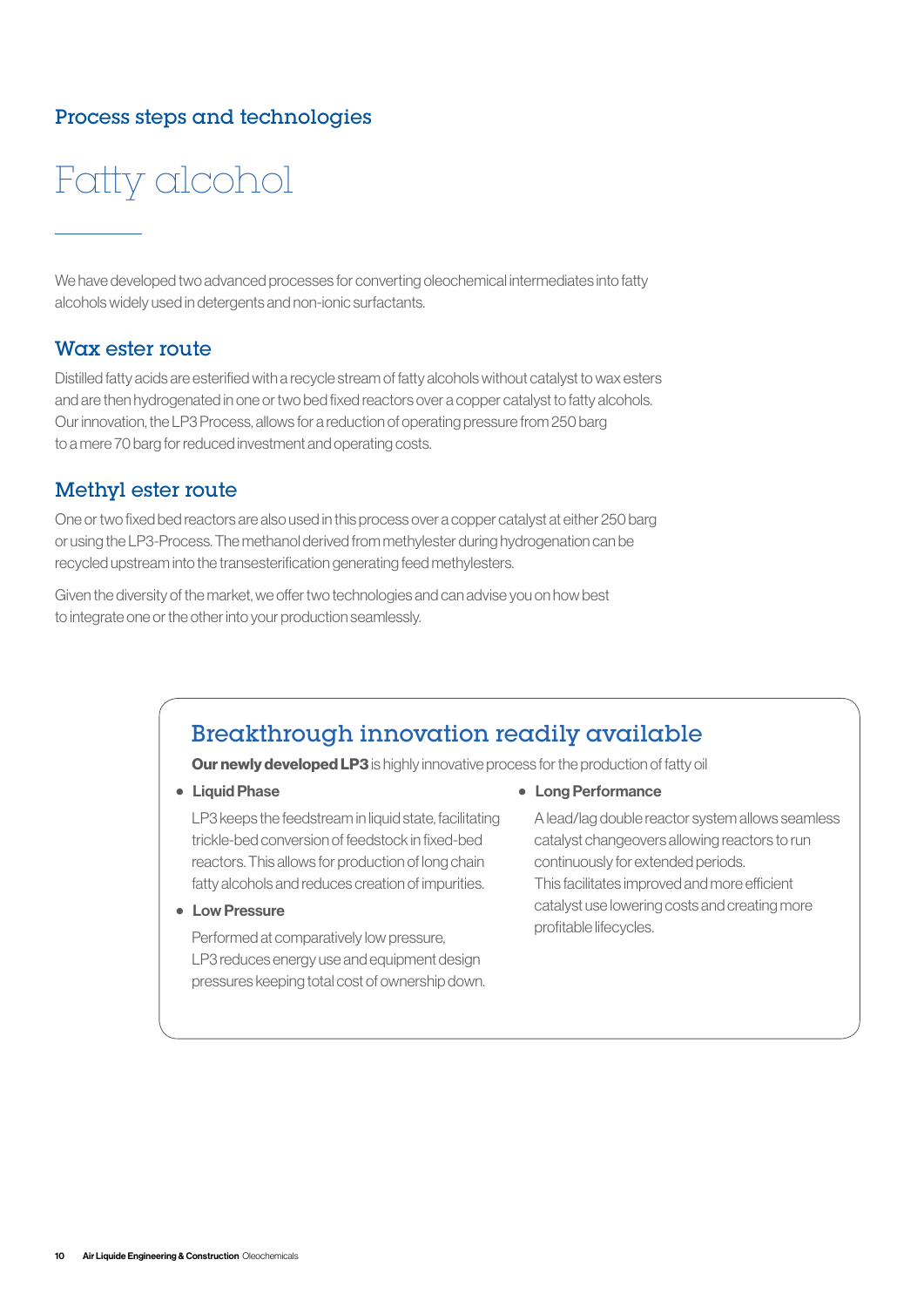#### **Wax ester route**





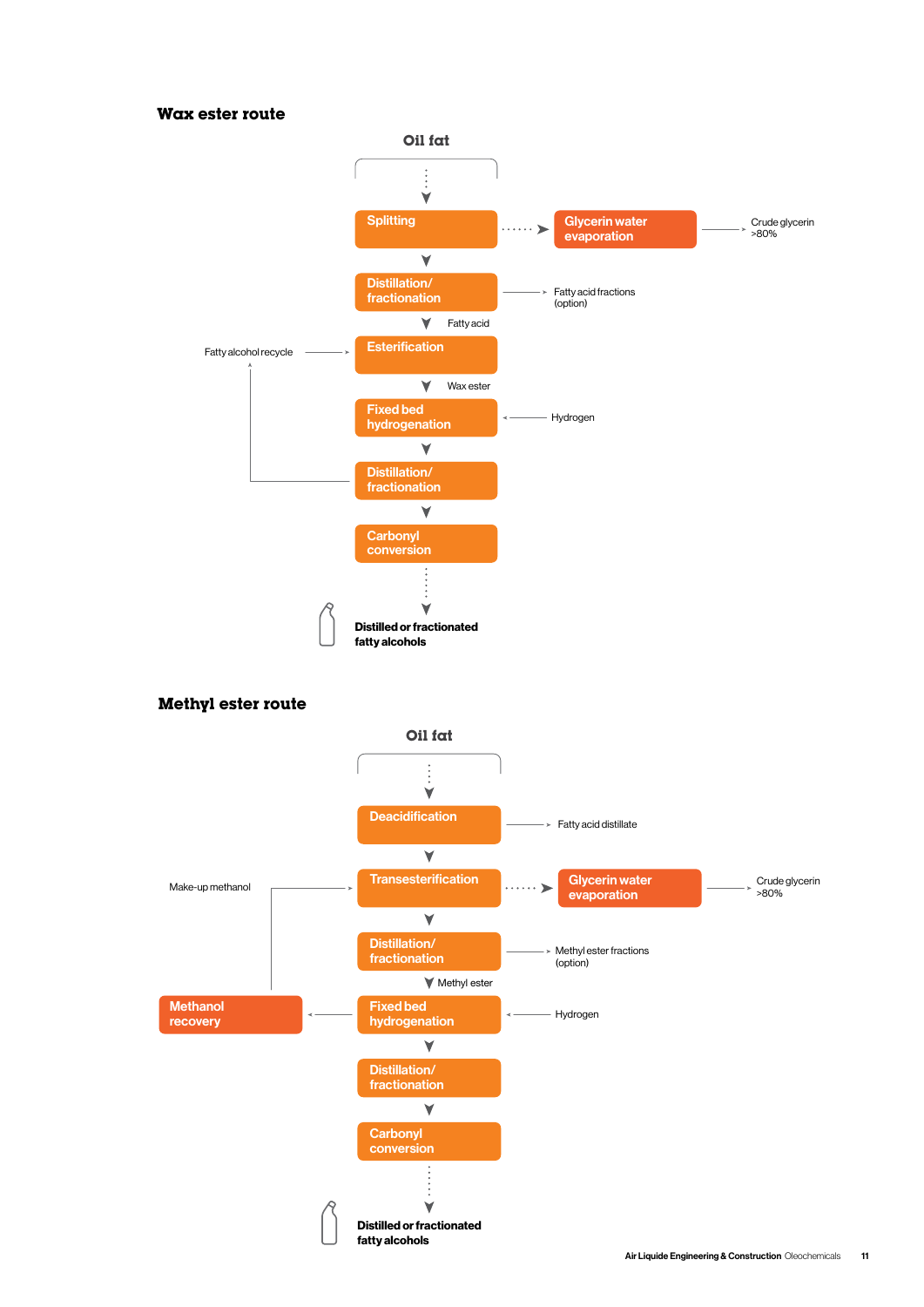### Customer commitment

Evolving with you



 maximization • Superior ROI • Reliability • Safety

## You help make us smarter

Since acquiring Lurgi technologies in 2007, Air Liquide Engineering & Construction continues to build on the knowledge we gain from our customers.

We rely on the operational experience of our customers to guide us in our innovation. They help us find solutions through the research and development that we and the entire Air Liquide Group undertake.

The great strides we made in our oleochemical offering, notably our LP3-Process arose from a need for greater energy efficiency. Our expertise in design and engineering ensure that our offering meets or exceeds the most stringent environmental standards.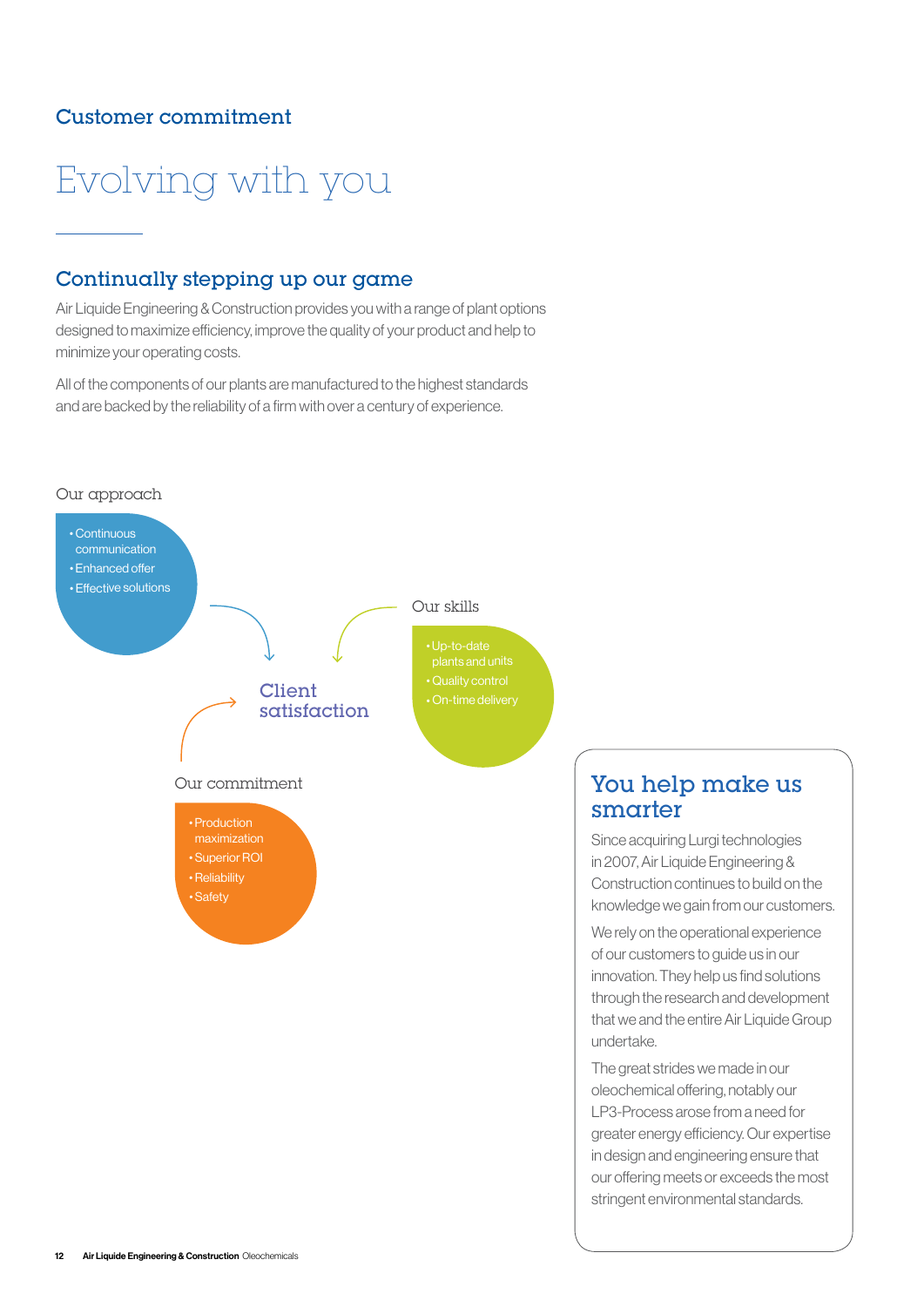

## Execution capabilities

Thanks to our network of engineering and manufacturing centers, Air Liquide Engineering & Construction is able to offer effective project management and execution close to customers and vendors.

One of our key engineering centres specializing in Oleochemicals is headquartered in Kuala Lumpur, Malaysia. JJ-Lurgi Engineering is a joint venture between Air Liquide Engineering & Construction and Jebsen & Jessen. JJ-Lurgi boasts nearly 25 years of successful engineering and efficient implementation of edible oil, oleochemicals and biodiesel plants, especially in the Asia Pacific region.

More than 70 oleochemical plants were built over the last 15 years; all of which are still in operation. Among this impressive list, 16 are complete fatty acid plants with feed capacities of up to 600 tons per day. Our teams were also involved in plant expansion and upgrades as our customers grew. In addition to 12 fatty alcohol plants, 28 are glycerine recovery and pharma grade glycerin distillation plants, including the world's largest distillation unit of 600 tpd. We have also designed, engineered and delivered more than 75 Biodiesel plants worldwide and invite you to look at our offering in that area, as well.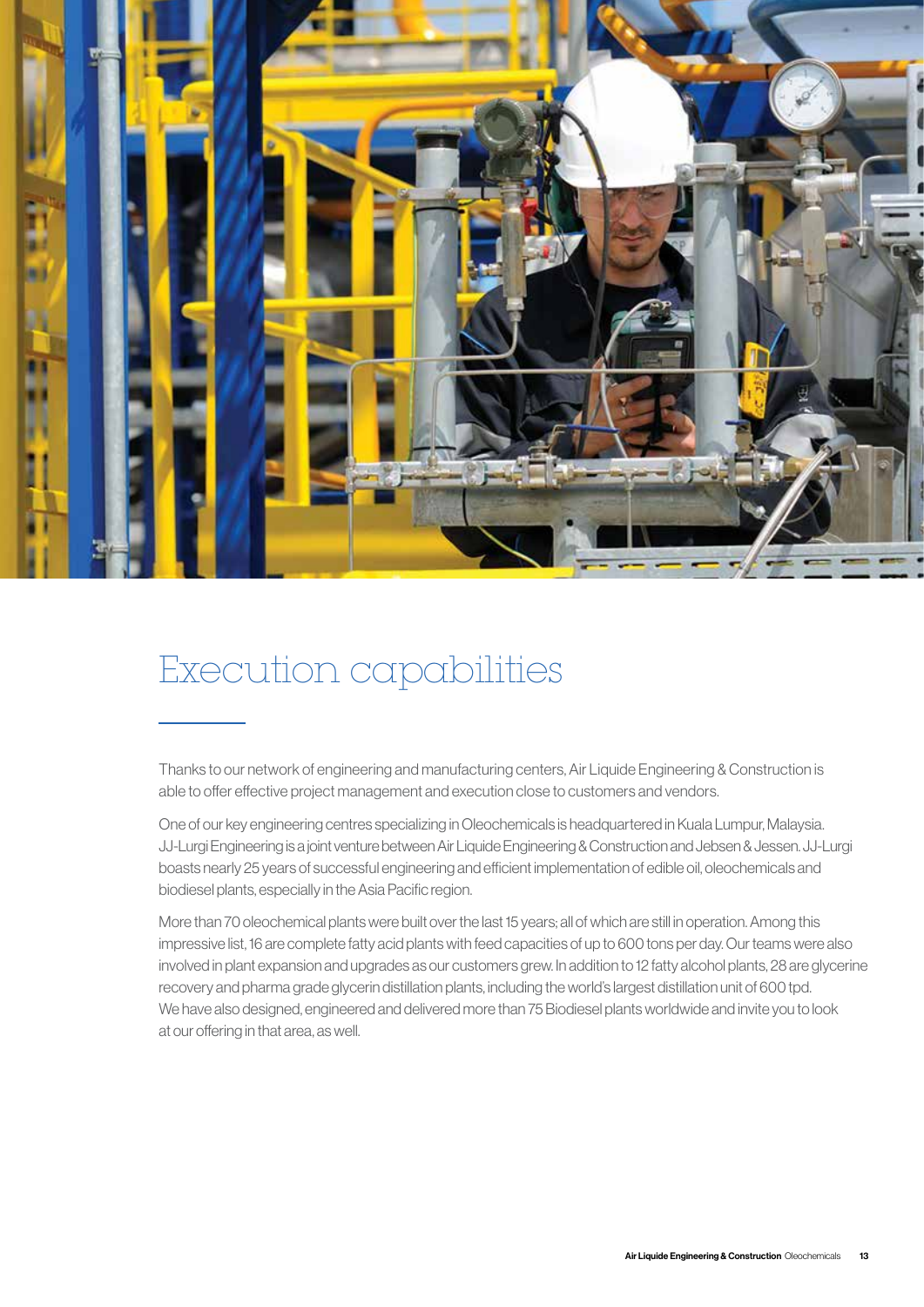

Air Liquide Engineering & Construction, through its portfolio of technologies, leads the world in the most efficient and complete processing systems and individual process components. Our plants consistently deliver the highest quality fatty acids, fatty alcohols, glycerin and methyl esters.